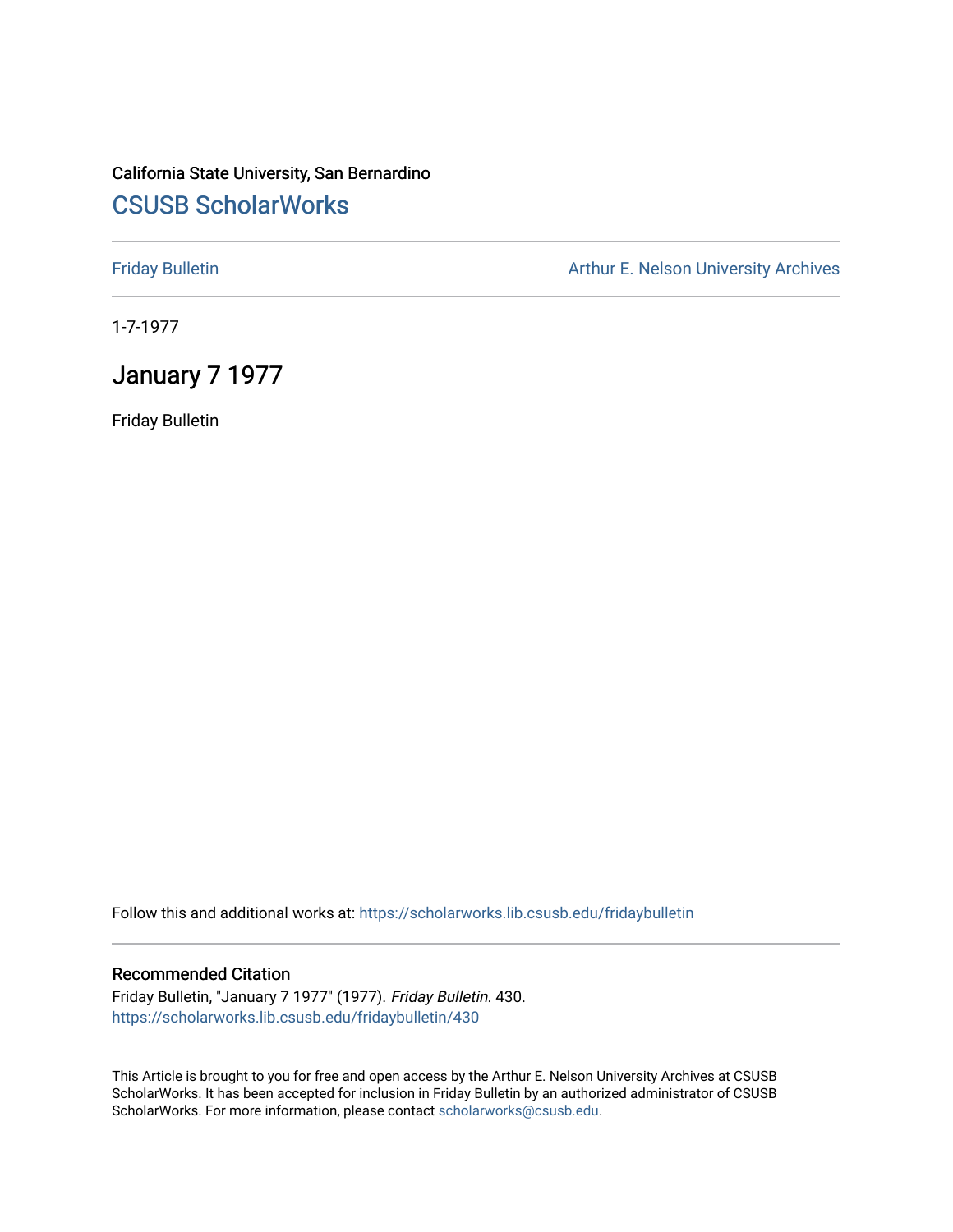



CALIFORNIA STATE COLLEGE · SAN BERNARDINO

January 7, 1977

CLASSES IN SESSION Under dripping skies, cool temperatures and surrounded by  $\mathbf{w}^*$ . the snow-flocked San Bernardino Mountains, the CSCSB Winter : ' WINTER Quarter got underway yesterday as students and faculty re-



turned to the classroom following a four-week break.

The last day to add classes is Wednesday, January 12. Registration will continue through that date at the Admissions Office. *•k \* \** 

**APPLICATION WITHOUT TEST** 

WAIVER APPROVAL ALLOWS The College has received approval to offer single sub-<br>TEACHING CREDENTIAL the tect waiver programs in the following disciplines: **The CEACH CREDENT CREDENT CORRELLY** in the following disciplines:

> **Biology Social Science Art English History**

**This means that under the authority of the State Commission for Teacher Preparation and Licensing that CSCSB students who graduate in one of the above five majors do not have to take the examinations required by the State under the Ryan Act to receive the teaching credential. Examinations are waived in that case and graduates are recommended for the single subject credential in their field.** 

NEW HOUSING A new Housing Coordinator has been appointed to head the Serrano Village student residence halls. FOR SERRANO

Craig Henderson, already a five-day veteran of campus with offices at Mojave House at Serrano, is fast becoming acclimated to the CSCSB setting. He comes to the Cal State campus from Denver, Colorado.

The new coordinator has an impressive background in student personnel work, having served at Colgate University as graduate residence advisor, the University of Denver as assistant to the Dean of Men, Rutgers University as student activities director, and most recently, the University of Denver where he was director of the graduate and international student residence hall. He also has worked in counseling, general administration and related work.

Dr. Henderson recently obtained his Ph.D. in Higher Education from the University of Denver and has an M.A. in student personnel from Colgate University. Ife is unnarried and lives in San Bernardino. He fills a vacancy created by the transfer of Theron Pace, former housing director, to the Placement and E.O.P. of. fices. Serrano Village with its eight residential houses, has a student population this quarter of 240 to date.

**1977 HOLIDAYS & The first holiday to be observed by the College in 1977 will PAYDAYS LISTED** be on Monday, February 21, with Washington's Birthday. Lin-

ft ft A

**PAYDAYS LISTED** be on Monday, February 21, with Washington's Birthday. Lin-<br>Collinued on page 2<br>WANCRIALDINGLY CONTINUES e in  $\frac{1}{\text{int} \cdot \text{C} \cdot \text{C} \cdot \text{C}}$ <br>(Continued on page 2)

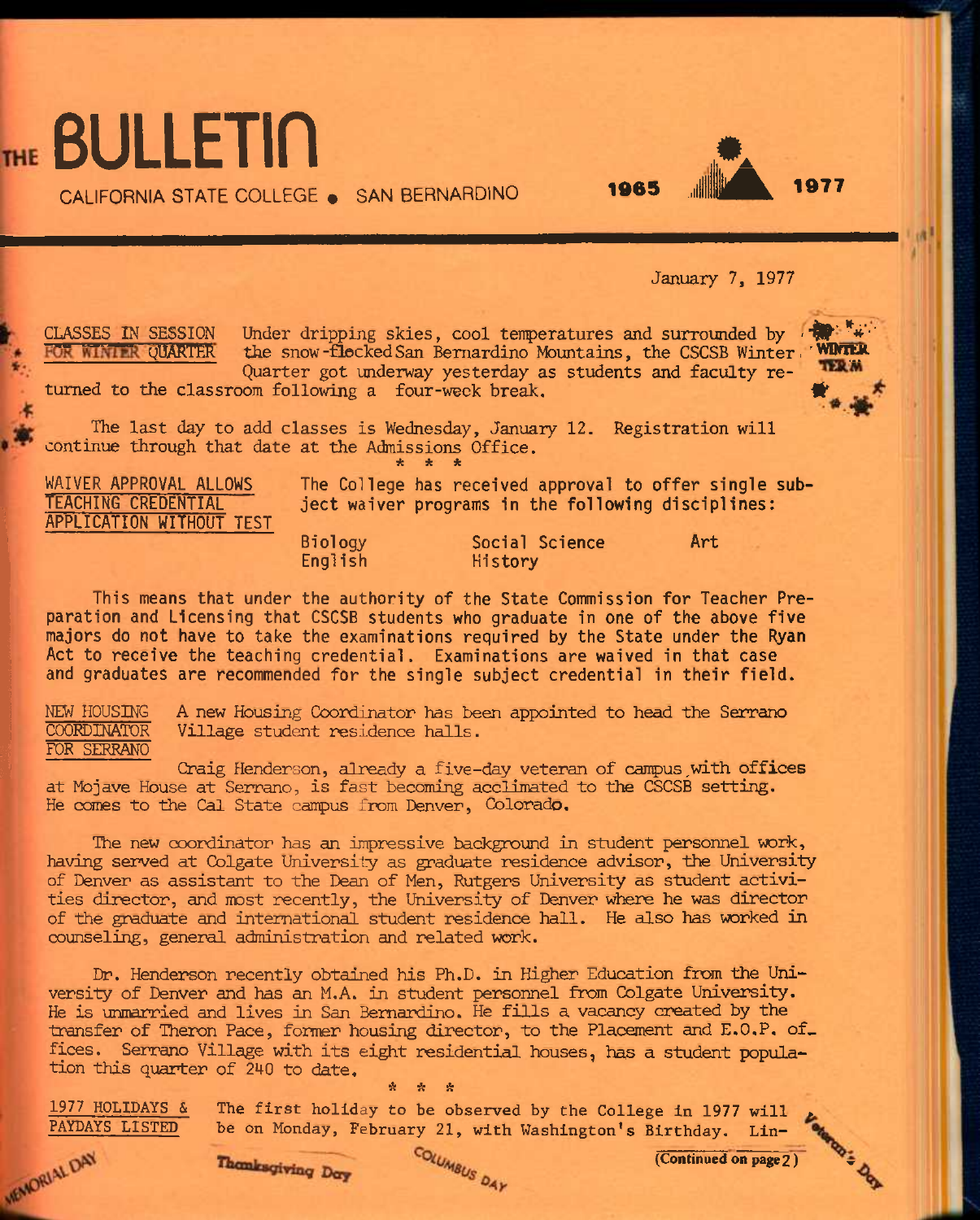## **HOLIDAYS-PAYDAYS**  Continued from page 1

**coin's Birthday, February 12, falls on a Saturday this year. The complete holiday and payday schedule of 1977 is listed below:** 

### **HOLIDAYS**

**Washington's Birthday - academic-administrative holiday, Hon,, Feb. 21 Memorial Day Independence Day Labor Day Admission Day(9-9-77) Columbus Day(10-10-77) 24 Thanksgiving Day academic administrative holiday, Thurs., Nov. academic-administrative holiday, Mon. May 30 academic-administrative holiday, Mon., July 4 administrative holiday, Mon., September 5 use for in-lieu floating holiday use for Nov. 25 holiday Veteran's BAy(ll-ll-77) use for Dec. 23 holiday Academic-Admin. Holiday (in-lleu of 10/10), Friday, Nov. 25 Administrative Holiday (in-lieu of 11/11), Friday, Dec. 23 Administrative Holiday Monday, Dec, 26** 

|          |         |       | <b>PAYDAYS</b>    |           |           |                  |  |
|----------|---------|-------|-------------------|-----------|-----------|------------------|--|
| January  | Jan. 31 | April | Apr. 30           | July      | Aug. $1$  | October Oct. 31  |  |
| February | Mar. 1  | May   | May <sub>31</sub> | August    | Aug. $31$ | November Nov. 30 |  |
| March    | Mar. 31 | June  | June 30           | September | Sept. 30  | December Dec. 31 |  |
|          |         |       |                   |           |           |                  |  |

NfANT-TODDLER CARE PLANNED FOR COLLEGE CHILD CARE PROGRAM

Plans are tentatively being made to open an Infant-toddler child care program in conjunction with the campus child care program already in operation at Kendall Elementary School.

The proposed new center would accommodate children, ages 3 months to 2 yrs. fees for students will be on a sliding scale according to their Income, Those who qualify for State funding would pay a fee ranging from 0 to 28< per hour. Students not eligible for the State funds would be charged \$1 per hour.

Spaces are also available for faculty, staff and community children at fees of \$1 per hour or \$130 per month for 40 hours per week or \$65 for 20 hours per week.

Hours for the new center will be  $7:45$  a.m. to  $6:15$  p.m., Monday through Thursday; 7:45 a.m. to 5:15 p.m. on Friday. Call Ext. 7526 for further information.

*WANTED: Donations of equipment for the new center are needed. High priority items are* cribs, *high chairs, area rugs, strollers, walkers, etc.* 

CENTER FOR 2-12 YR. OLDS DOING BUSINESS AS USUAL The College Child Care Center for 2-12 year olds is beginning Its third quarter of operation this Winter. Student parents who are eligible for State funds are

charged fees on a sliding scale of 0-28< per hour. Parents not eligible are charged 70¢ per hour. The care center is located at Kendall School.



### CSCSB BULLETIN

**The** California State College, San Bernardino BULLETIN is published by the Office of College Relations, AD'151, Ext. 7217. Material for publication must be received by noon **Tuesday** before the Friday of publication.

Editor . . . . . . Barbara Nolte Printed at Duplicating

## **PERSONALS** The College congratulates

Dr. and Mrs. Edward M. White (English) on the occasion of their *moAAtage on VecembeA 17 tn* Son *BeAnoAcUno. Ma6. lilklte* cm *ioAmeily l/olney Spo^ito. She t6 a Aeal estate appAotseA ^oA the County of Riverside.* 2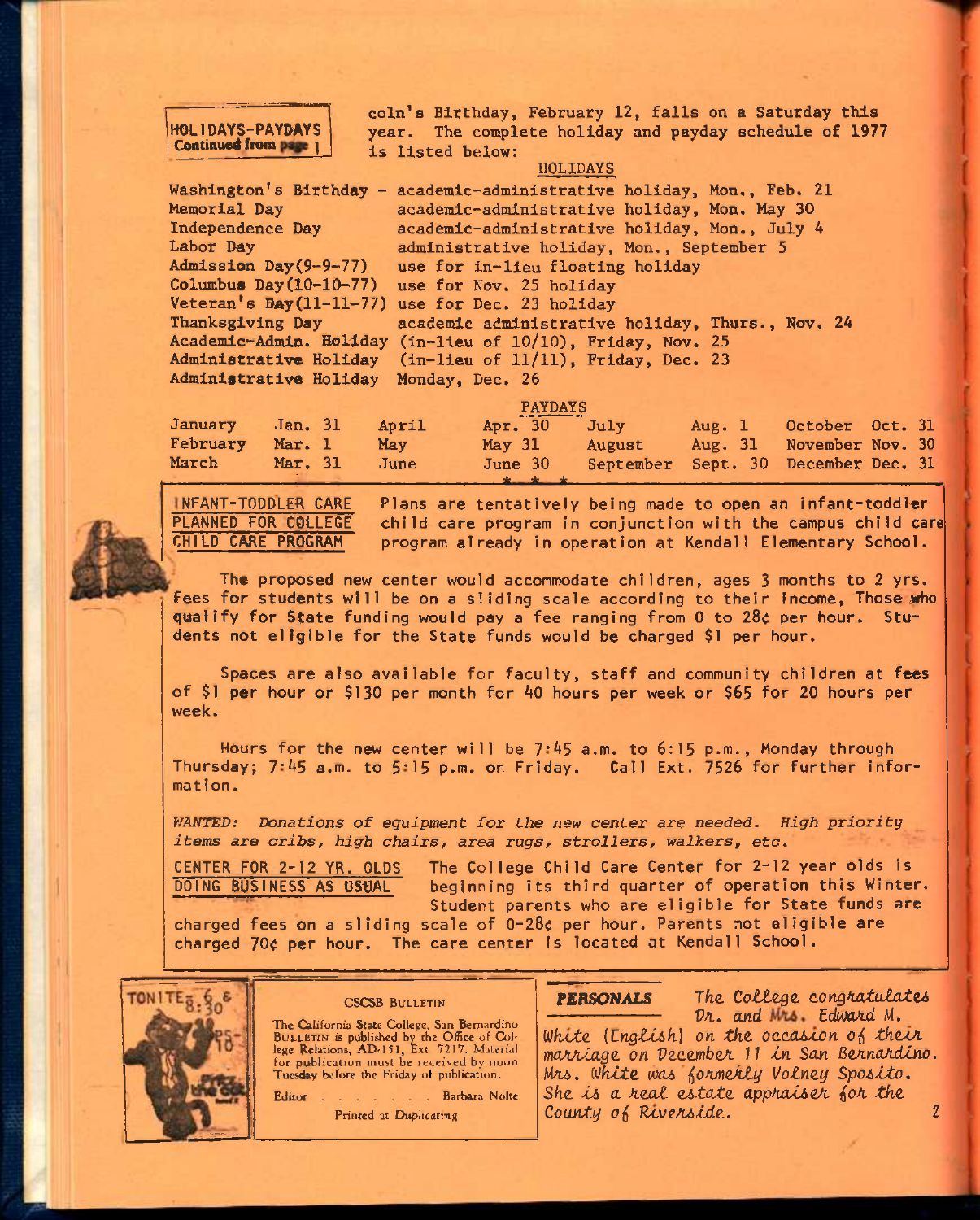**INTERSECTIONS , . . A Survey of Recent Developments in Weavers Art , . Gatllery Show**  **Fiber in different forms and formations as used by 13 Southern California artists Is shown in an exhibit entitled "Intersections," opening today in the Art Gallery.** 

The College and public are invited to a reception at 8 p.m. tonight, honoring the artists. Lorie De La Rosa-Griffith, CSCSB Art Lecturer, assembled the show.

**Pieces created by weaving, wrapping, felting, coiling, turning, photo silk screening and quilting are included in the exhibit which lists a 40 by 20-inch linen sculpture, a six by nine foot oval weaving in the form of an eye, two of lint and glass and another a free-form lint work. Also on view are brass shims, a two by four foot weaving called "Lattice Work." Mrs. De La Rosa-Griffith's works are of raffia, bamboo, silk and canvas.** 

**The show continues through January 27.**  *\* \* \** 

*NONCTTIZENS REQUIRED The Inanigration and Naturalization Service reninds noncitizens TO REPORT ADDRESSES that during the month of January they are required to report*  their current address. Form I-53 is available at any Immigra*tion office and at all U.S. Post Offices. It W it* 

HELP WITH JOBS AND A display by the Career Planning and Placement Office will<br>CAREER PLANNING GIVEN be set up in the Library first floor beginning Monday, Jan be set up in the Library first floor beginning Monday, Jan. 10, continuing through Jan. 14. Find out what the Placement

Office can do for you in the way of jobs, including summer employment, and what is available in careers within your major. Hours are 10 a.m. to 4 p.m.

WHAT'S WITH THAT COURSE? Nick Khoklov will start the Winter Term's "What's Happening" **in That Course?" series with a discussion of his seminar** 

**on Parapsychology. All interested are welcome. Tuesday, January 11, noon, CO-219.** 



employees are welcomed to campus: 7555 BtASS(M<6AME, Martin Perking Officer, College Police

Cler. Asst., Library LC-65

HA-3

7405 HENDERSON, Craig Housing Coordinator

4080 Sepulveda #3 San Bernardino, CA. 92404

4202 Sepulveda Apt. 131 San Bernardino, CA. 92404 7311 WARNER, Peggy Cler. Asst., Admissions u.

7331 WILLIAMS, Karen (Thomas) Cler. Asst., Library, LC-321

 $\overline{\mathbf{3}}$ 

PROMOTIONS: Congratulations to - Chris Gibson - College Police Officer  $------$ <br>LEFT THE COLLEGE: Frank Campbell (Library) Michael Morris (Education) Co

Mojave 112

CHANGES: Green Braxton, Ext. 7508<br>Carl Wagoner Ext. 7224, Rm. AD-183

Frank Campbell (Library) Michael Morris (Education) Cecelia Torres (Library)<br>Marianne Krug (Admissions) Sharon Renno (Education) Maria Lootens (A-V, leave

Maria Lootens (A-V, leave of absence) James Rodgers, new home address - 24333 Montreaux Ct., PO Box 2050

Florence Weiser, new home address - 3915 Dwight Way, San Bernardino 92404; 883-2430

Kenton Monroe, second home phone - 795-6688.

**EMPLOYMENT** *OPPORTUNITIES*  Parking Officer - Campus Police Dept.- patroling the parking lots and the parking areas, etc. Qualifications: 1 yr. pd. exp. as a watchman or guard or dealing with public; \$837 per/mo.; 40 hrs. Addy; perm<sub>-;</sub> apply by Jan. 14.

Custodian - Qualifications: 1 yr. pd. cust. exp.; \$716 per/mo. perm.; 40 hrs./skly-nights; apply by Jan. 12.<br>Cler. Asst. IIB - School of Education - typing and duplicating bibliographies, course outlines, etc. Qualificatio

• (children 3 mo. to 12 yr.) Responsible for supervising daily activities a Early Childhood, Paych., Educ., etc. 2) Calif. ared, in Early Childhood For further information contact the Personnel Office, SS-151, ext. 7205.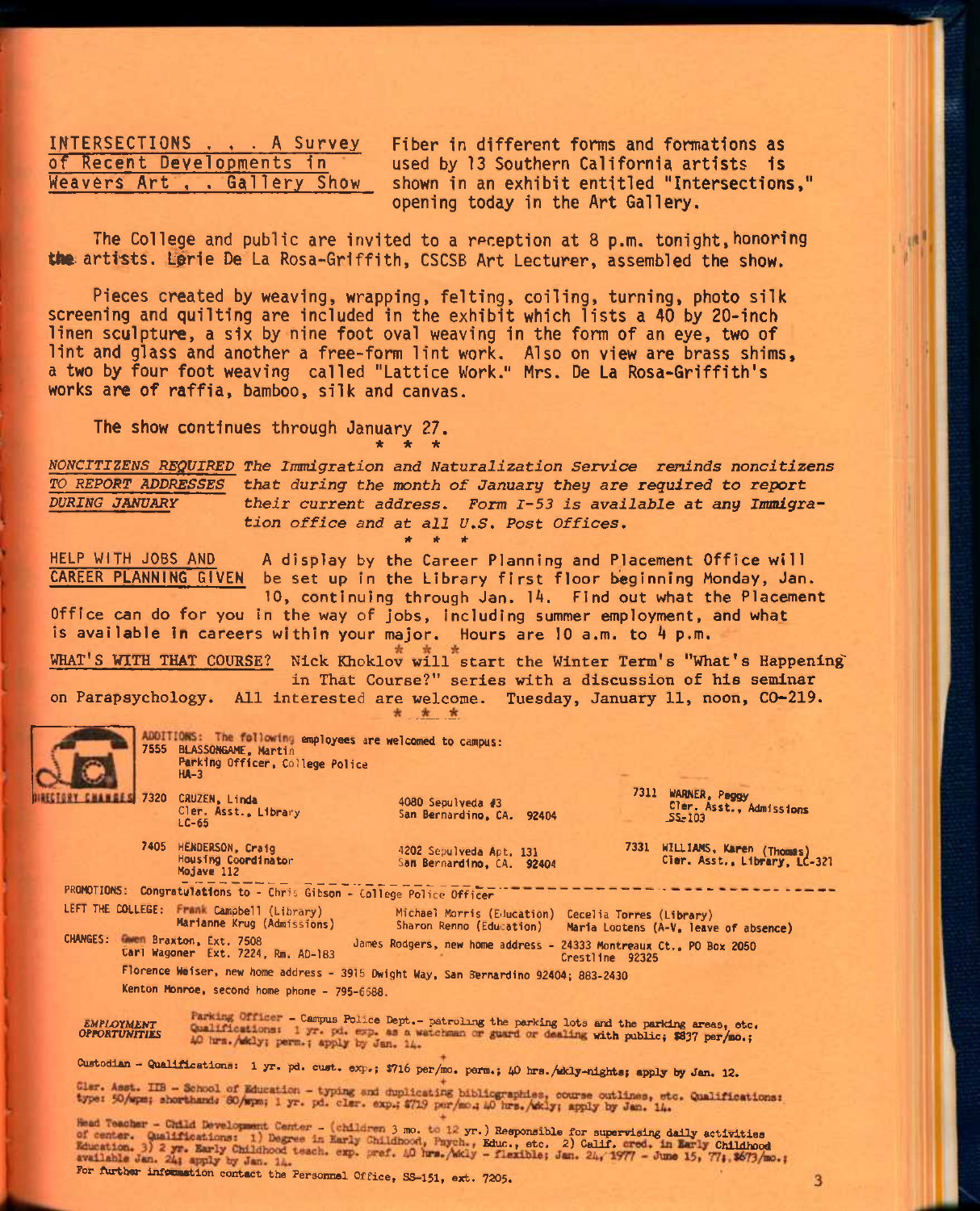

Margaret Gibbs (Administration) has been appointed to the steering committee of the Calif. Women in Higher Education as regional representative of this district. Dr. Gibbs also was a guest speaker for San Bernardino Rotary Club luncheon meeting speaking

on ethics in public affairs under the title, "Blowing the Whistle," Dec. 14.

**+**  Arlo Harris (Chemistry) will have a repeat broadcast on KVCR-FM, Jan. 13, 8 to 12 p.m., which was originally heard last-September. It includes a complete track for the Disney film, "Fantasia." commentary on "Rachmaninoff\*s Rhapsody no Rotary Club Iuncheon meeting speaking<br>itle, "Blowing the Whistle," Dec. 14.<br>eat broadcast on KVCR-FM, Jan. 13,<br>rdlast September. It includes a complete<br>on a Theme of Paganini" and the sound

*+*  David Kantorowitz (Psychology) was elected a member of the Mid-Western Assn. of Behavioral Analysis.

**+**  Michael Maskin (Psychology) has been awarded a certificate of merit by the Office of Riverside County Superintendent of Schools for outstanding consultation and supervision of the Head Start-Preschool program.

**+**  Alice Wilson (Library) has been asked to serve on a committee established by the Audubon Society to set up an Audubon Library in San Bernardino County.

Professional Activities | Dianne Irwin (Learning Center) was the leader of a small group discussion at the first semiannual systemwide meeting of CSUC media personnel, under the topic of "The Role of Learning Assistance Centers in Instructional Technology," Dec. 10 at the Chancellor's Office.

**+**  James Urata (Building Coordinator) participated in a Minority Concern Workshop for Teachers at Kendall School in San Bernardino, last month.

**+**  Edward White (English) chaired a panel on "Testing and Assessment: Possibilities and Problems" and also was a panel participant on "Measurement of Growth and Proficiency in Writing" at the Modern Language Assn. meetings in New York, Dec. 27-29.

PUBLICATIONS<sup>I</sup> William Aussieker (Administration) has an article, "Implementing the Rodda Act in the California Community Colleges" published In'California. Public Employee Relations. Dec., 1976.

**+**  Frances Berdan (Anthropology) has an article, "Distributive Mechanisms in the Aztec Economy" in Beasant Livelihood: Studies in Economic Anthropology and Cultural Ecology, edited by Rhoda Halperin and James Dow, St. Martin's Press, currently on-shelf. ^

M.R. Burgess (idbr,) has edited four anthologies recently published by Arno Press: R.I.P.: Five Stories of the Supernatural. The Spectre Bridgegroom & Other Horrors, Phantasmagoria, and Ancient Hauntings, were issued in December, Arno Press Supernatural & Occult fiction series, a collection of 64 volumes edited by Burgess and Douglas Menville. Mr. Burgess also was recently signed by Gale Research Co. of Detroit as consultant for its publication Contemporary Authors.

 $\text{Speaking up.}$  Robert Blackey (History) spoke before the Confirmation Class at Temple Emanu El on Dec. 14. His topic was "Moral And Ethical Issues in the Teaching of History."

**4** 

**+**  Arlo Harris (Chemistry) addressed an assembly of 300 students at Apple Valley Jr. High School on "Alcohol and Drug Abuse Among Teenagers," Dec. 15.